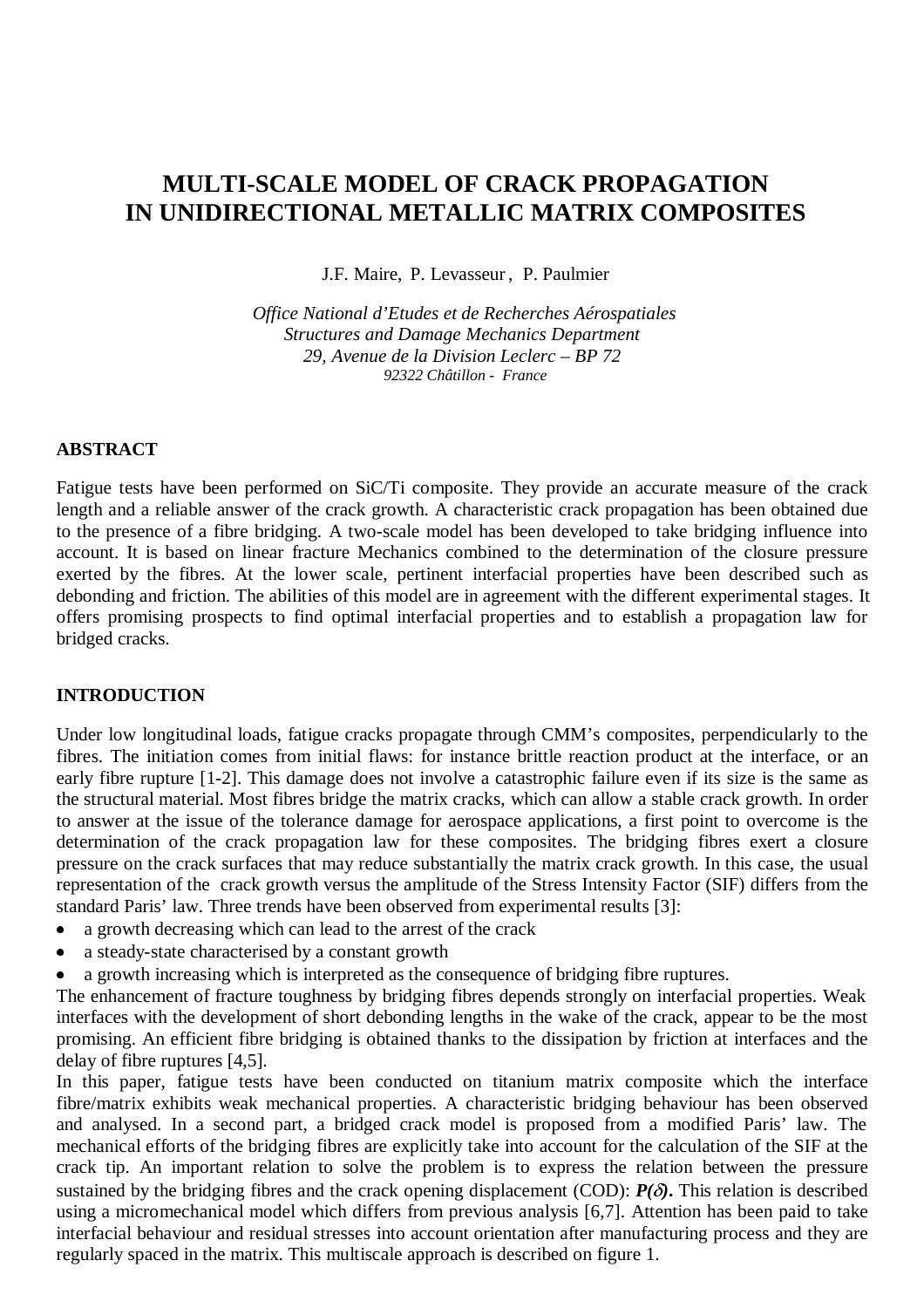

**Figure 1**: The various scales related to study the bridged crack propagation.

# **EXPERIMENTAL PROCEDURE**

A titanium alloy reinforced with SiC fibre has been tested by fatigue. The unidirectional composite has been elaborated at SNECMA using hot pressing. The fibres keep the same orientation after manufacturing process and are regularly spaced in the matrix. The composite exhibits a transversal isotropic behaviour around the fibre axis. The interface fibre/matrix rich in carbon maintains weak resistance and is subjected to debonding under a low stress state. Furthermore, the interface is initially in radial compression due to the residual stresses. During processing, the thermal expansion mismatch between the fibre and the matrix produces important residual thermal stresses. Consequently, after complete debonding, interfacial friction should occur during the fibre/matrix sliding. On the other hand, in the axial direction, the fibre is in compression where as the matrix is in tension. This residual stress state tends to open a matrix crack perpendicular to the fibres.

The composite is cut along to fibre axis to obtain a parallelepipedic specimen with a total length of 160 mm and a cross section of 8 mm x 2.1 mm. The polishing to one micron surface finish allows an optical observation of the cracked face. An elliptic centre notch is realised through the all specimen thickness by microwaves in order to initiate the fatigue crack. The specimen is loaded parallel to the fibre direction, the traction cycles being controlled by stress levels. The test sample is developing a crack across its width through its all thickness (see figure 2).



**Figure 2:** Representation of the experimental specimen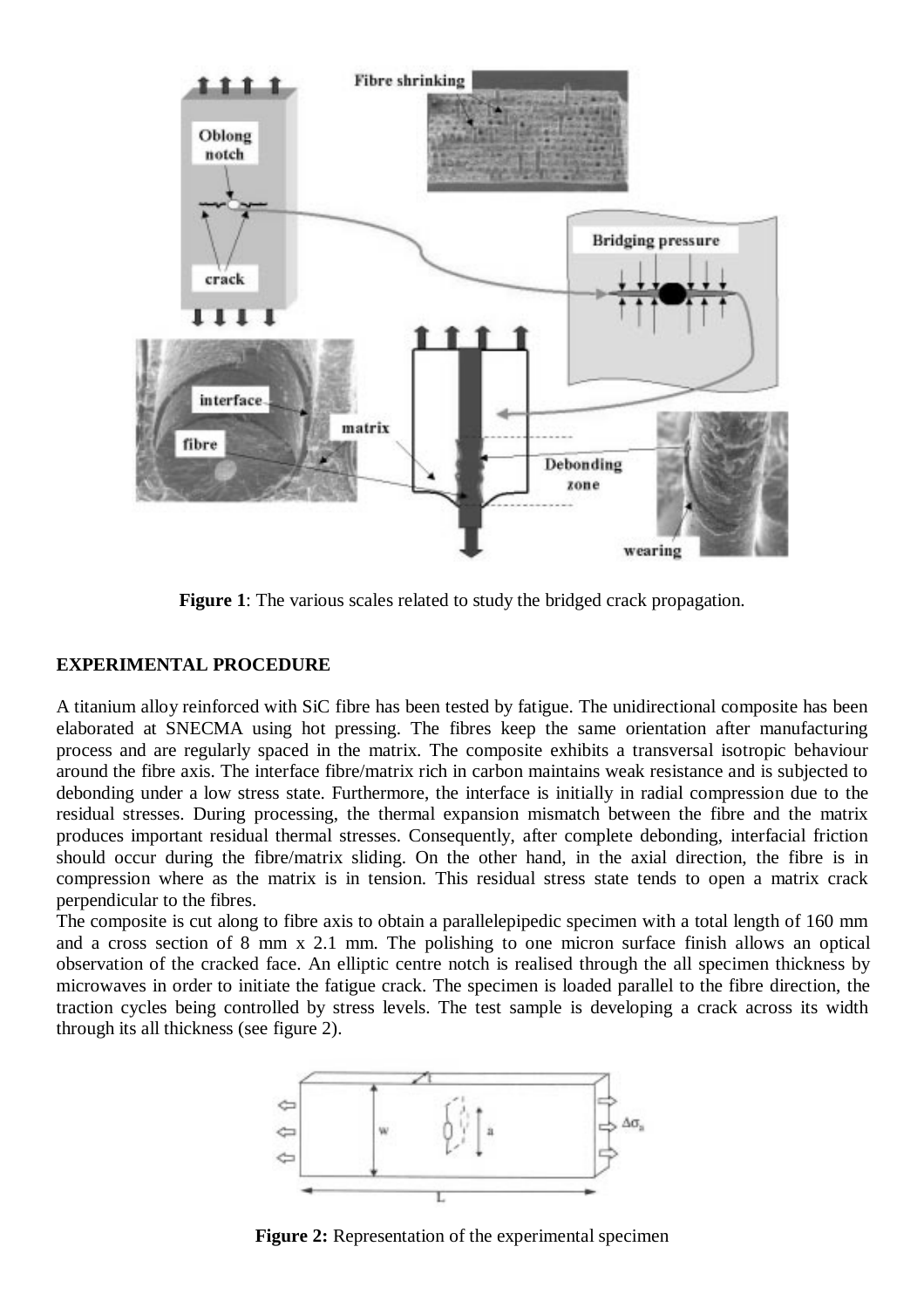A self-activating optical process measures the crack length. Several images are taken across the cracked width by a CDD camera. The displacements of the camera and the triggers of snapshots are monitoring by a computer. After unitising all images, a cracked width panorama with a resolution of 1000 pixels for one inch is obtained (see figure 3). Afterwards, the use of standard image processing operations allows to locate the crack tips and to carry out an accurate measure of the crack length.

The crack growth rate is calculated by a method according to the ASTM norm. It consists in an interpolation over n centred points. The optimal number of points corresponds to a compromise between an erratic trend for the local measure and a smooth one for average measure, usually n=5 gives a reliable answer. The experimental crack growth curves have been obtained for tests performed at 400°C and at room temperature under a frequency of 50 Hz. At theses temperature no chemical reaction such as oxidation occurs.

The matrix crack exhibits a stable growth and spans over the whole width of specimen without causing its failure. These features are representative to a full-bridged crack where almost all the bridging fibres remain intact. The acceleration stage described by Ghonem [8] has not been attained, in the case the furthest fibre from the crack tip would be broken in the wake of the crack, which could lead to a catastrophic failure.



**Figure 3:** cracked width panorama from image recording.

Furthermore, another notable feature is the fracture surface after complete breaking the specimen. In examining the interfacial region, the debonding happened at different locations: between the carbon layer and the fibre or between the carbon layer and the matrix (see micrographs on figure 1). The presence of fibre roughness indicates that wear effects probably occurred during the test. On the other hand, the fibre pull-out lengths are randomly spaced without pronounced area. This confirms that a stable cracking happened and the acceleration phases are not a result of fibre rupture events. Three parts depicted the crack growth curve:

- In the first one, a neat deceleration occurs; the first points are excluded due to the experimental errors at the test beginning. The bridging has a significant shielding effect over the driving force and its influence is increasing when the crack is growing. At room temperature the crack has even been stopped. For this material, the bridging has a leading role on the crack propagation. In addition, the temperature is a significant parameter: the crack growth is higher at higher temperature. Other works [8,9] has already reported this observation.
- In the second one, a steady state is reached maintaining a constant crack growth. A balance has been established between the acceleration effect due to the growing of the crack and the deceleration effect due to the bridging fibres.
- In the third one, although no fibre breaks, a slight acceleration happens when the crack reaches the edge of the specimen. This suggests that for high  $\Delta$ Ka the bridging effect is less efficient.

On the other hand, at a smaller size scale, acceleration sequences and deceleration sequences follow in turn. The period of this fluctuation is about the width of the elementary cell. This indicates that the growth rate is modified when the crack is bypassing a row of fibres. Several causes may be responsible for this phenomenon: the deflection of the crack, the local fibre volume fraction, the variation of matrix residual stresses or the blunting of the crack tip.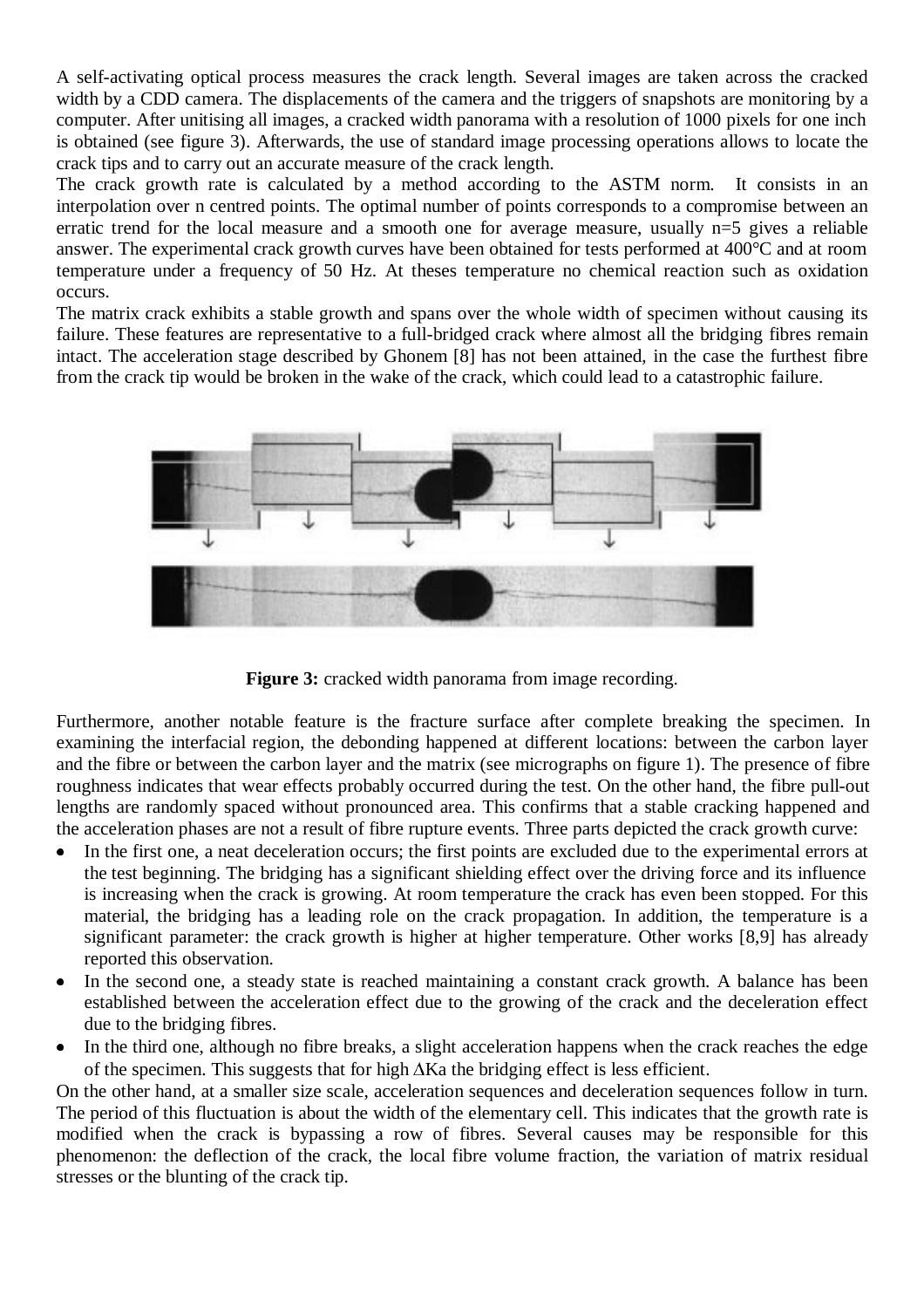#### **MECHANICAL MODEL**

#### *General description*

This model is written in the frame of the Linear Elastic Fracture Mechanics. The composite is treated as a homogenous elastic medium where a matrix crack is propagating in mode I. Matrix plasticity is not considered and the plastic zone at the crack tip is supposed to remain small.

A modified Paris' law governs the crack growth:

$$
\frac{\partial a}{\partial n} = c \left\langle \Delta K_{ip} - K_s \right\rangle^n \tag{1}
$$

where  $\Delta K_{tip}$  is the effective amplitude at the crack tip caused by combination of the external loading and the axial bridging stresses. The constants  $c$ , n and the threshold  $K_s$  depend only on matrix properties.

To model the mechanical contribution of the bridging fibres on  $\Delta K_{tip}$ , two scales are used (figure 4): the first one is the crack scale, at the level of the specimen and the second one is the micro scale, at the level of the constituents (fibre, matrix and interface).



**Figure 4**: Representation of the two scales: (a) crack scale, (b) micro scale

#### *Crack scale*

The discrete fibre stresses applying on the crack surfaces are replaced by a continuous distribution of pressure  $P(x)$ . This approximation is valid as long as the fibres exhibit a periodic location and their spacing distance is small compared to the crack length. By the principle of linear superposition, the neat force on the crack surfaces is  $\sigma_{crack}(x) = \sigma_a - P(x)$  where  $\sigma_a$  is the external stress and x locates the position on the crack (see Fig 4a). *P* is counted negative when it tends to close the crack and positive for the opposite case. The Stress Intensity Factor can be expressed by  $K = \int_0^a h(x, a, w) \cdot \sigma_{\text{crack}}(x) dx$  where  $h(x, a, w)$  is the weight function [11]. Therefore,  $\Delta K_{tip}$  takes the following expression:

$$
\Delta K_{\text{tip}} = \Delta K_a - \Delta K_b \tag{2}
$$

with  $\Delta K_a = \Delta \sigma_a \cdot F(a, w)$  and  $\Delta K_b = \int_a^a h(x, a, w) \cdot \Delta$  $K_b = h(x, a, w) \Delta P(x) dx$  $\mathbf{0}$  $(x, a, w) \Delta P(x)$ 

Furthermore, the crack opening displacement (COD) can be expressed according to Rice's relation [10]:

$$
\delta(x) = \frac{1}{E^*} \int_x^a h(x, s, w) \left\{ \int_0^s h(t, s, w) (\sigma_a - P(x)) dt \right\} ds \tag{3}
$$

where  $E^*$  is homogenous at a Young modulus. It depends on the anisotropy of the material.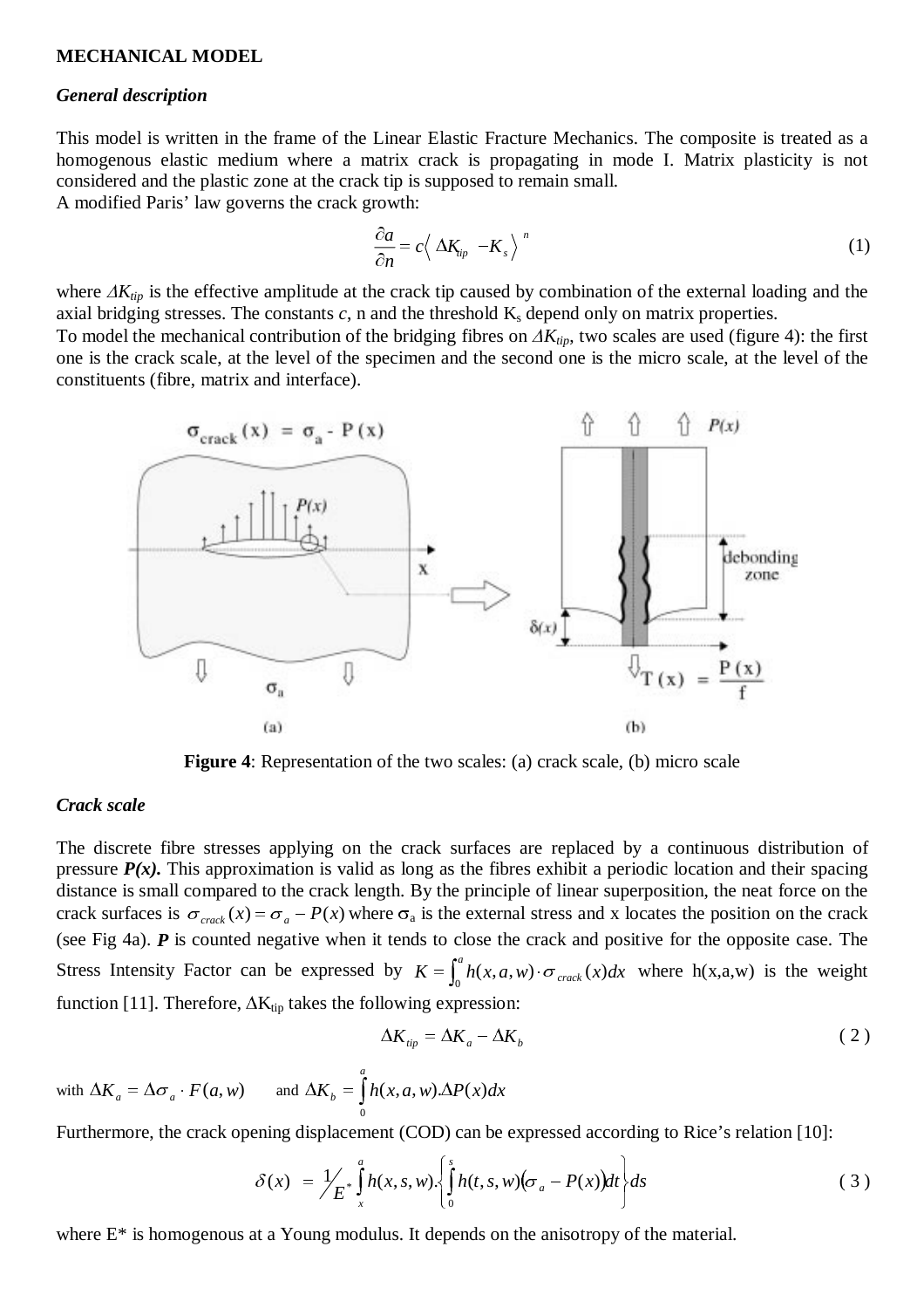### *Micro scale*

At the micro scale, an elementary cell is used to describe the behaviour of a bridging element surrounded by matrix. It provides a relation between the continuous pressure  $P(x)$ , introduced at the crack level, and the crack opening displacement  $\delta(x)$ . The force balance over a cell section requires that an axial stress of *f*  $T(x) = \frac{P(x)}{x}$  is exerting on the bridging fibre at the crack plan (figure 4b.). The COD results from the

fibre/matrix sliding at the interface. Two relevant features: the residual stresses and the interfacial behaviour, are taken into account to obtain the response  $P(\delta)$  of the bridging element.

The residual stresses are expected to be only generated by the thermal mismatch between the fibre and the matrix during the manufacturing process. They are evaluated thanks to an elastic calculation under generalised plane strains. The interface is supposed to be in compression after this process that means we only consider composites for which the matrix expansion coefficient is greater than the fibre one.

The interfacial behaviour is described by considering the propagation of a debonding zone which friction occurs in. Debonding is expressed under pure shear mode with an ONERA's model. It has been developed from Tvergaard's analysis [11] and further details are available in Ref. [12,13]. A damage variable,  $\lambda$ , is introduced to describe continuously the interfacial debonding from a sound state  $(\lambda=0)$  to a broken one  $(\lambda=1)$ . It is controlled by jump displacements at the interface. In the present case, it depends only on the

tangential displacement or sliding displacement *Ut*: *t*  $U_t$  $\delta$  $\lambda = 1 - \left\langle 1 - \frac{U_t}{v} \right\rangle$  where  $\delta_t$  is the sliding displacement,

which leads to rupture. During the evolution of  $\lambda$ , the shear resistance of the bond reaches a maximal level  $\tau_{\text{max}}$  before to go down to the friction level.

After complete debonding, friction is taking place as long as the two surfaces stay in contact. This model uses the Coulomb's law:  $\tau_i = \pm \mu \langle -\sigma_r \rangle$ . The normal stress,  $\sigma_r$ , depends on the residual radial stress and the Poisson's contraction effect which is not usually negligible [14]. Analytical solution of  $P(\delta)$  are obtained from the micromechanical analysis developed by [15]. It is based on the determination of the axial fibre stress  $\sigma_f$  and its integral along the debonding zone, which is proportional to the COD. A key relation is the load transfer of  $\sigma_f$  due to interfacial shear stress:

$$
\frac{d\sigma_f}{dz} = \pm \frac{2\,\tau_i}{r_f} \tag{4}
$$

where **z** is the interface abscise and  $r_f$  the fibre radius. The determination of  $\tau_i$  leads to solve the whole problem. It depends on interfacial behaviour and history through the loading sequences: monotonic loading or unloading/reloading sequences. During the loading, the debonding length,  $l_d$ , is extending and  $\tau_i$  is given by the debonding model coupled with friction. During cyclic sequences, a reverse slip, *lr*, is growing from the crack plan where the direction of sliding becomes opposite. This implies a sign change of  $\tau$ <sub>i</sub> [16]. A notable feature of this analytical solution is that the stress field at the debonding tip is completely described and no jumping stress is introduced, as it is usually proposed in micromechanical models [16].

The initial opening when  $P=0$  is due to the presence of residual stresses which tend to open the crack because the matrix is initially in tension. For the loading sequence, both  $G_{II}$  and  $\mu$  influence the shape of the curve of  $P(\delta)$ . For a cyclic sequence, friction causes a hysteresis loop characteristic of energy dissipation. It affects the response as long as the reverse slip, *lr*, is lower than the debonding length, *ld***.** When *lr* reaches *ld* an elastic behaviour takes place. In the remaining sections, the relation  $P(\delta)$  will be designed by:

$$
\delta(x) = \Re_{micro}(P(x))
$$
\n(5)

where the function  $\Re_{micro}$  depends on interface parameters  $(G_H, \mu, \delta)$  and constituent properties.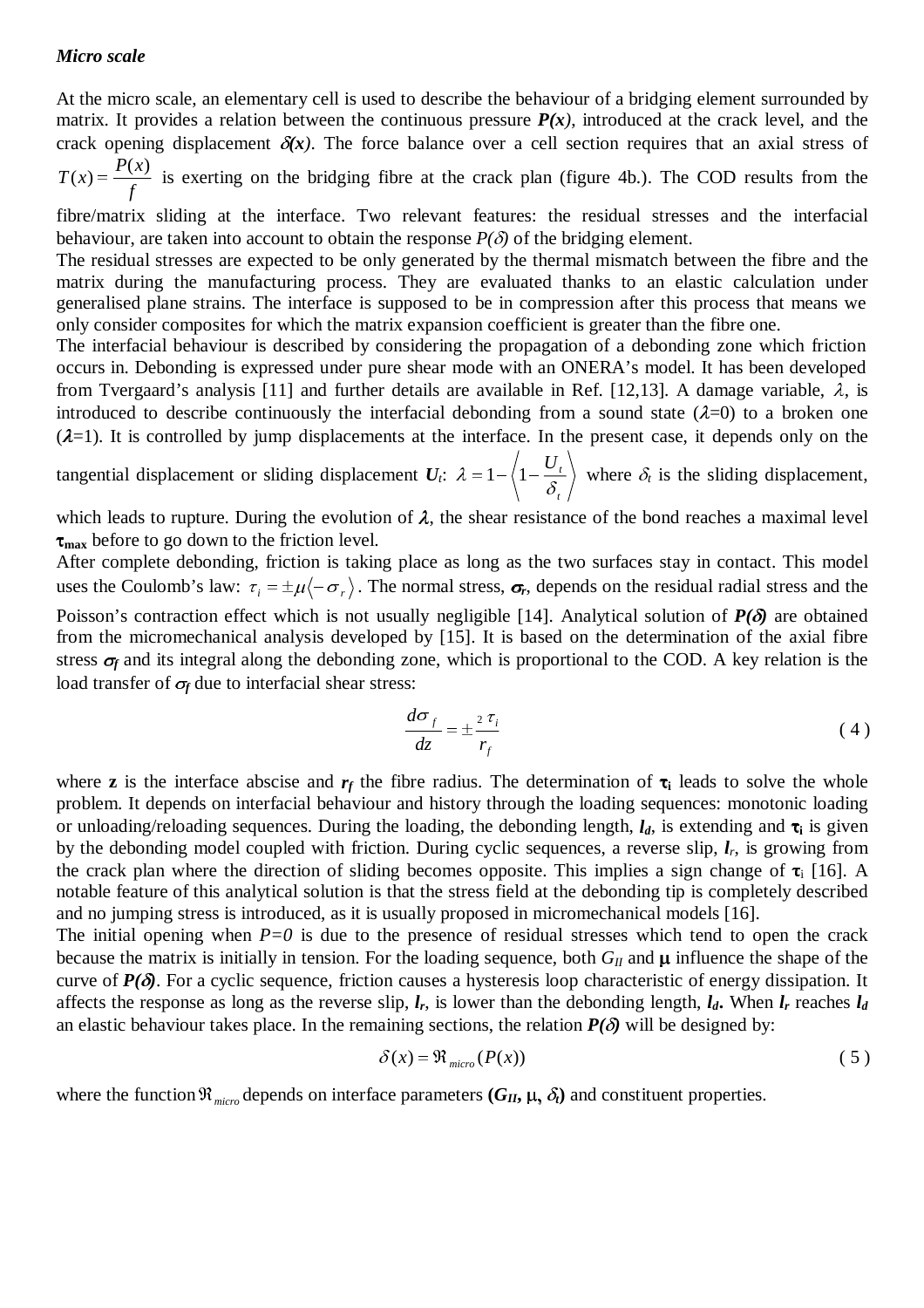

**Figure 5:** Comparison experimental data/model prediction for a room temperature test.

#### *Determination of the crack growth rate*

The equality between the expressions of the COD at the two scales (*Eqn.* 3 and *Eqn.* 5) provides the equation verified by the bridging pressure  $P(x)$ :

$$
\mathfrak{R}_{micro}(P(x)) = \frac{1}{E} \int_{E}^{a} h(x, s, w) \left\{ \int_{0}^{s} h(t, s, w) (\sigma_a - P(x)) dt \right\} ds \tag{6}
$$

The resolution of *Eqn.* 6, at any stage of the loading allows to calculate  $P(x)$  along the matrix crack and to deduce  $\Delta P(x)$  for a half cycle. Therefore  $\Delta K_b$  and  $\Delta K_{tip}$  can be calculated with *Eqn.* 2. Eventually, the crack growth rate is determined by the *Eqn.* 1.

As the number of cycles is high, we have preferred to use an incremental form on the crack length rather than on the number of cycles. For a given crack length  $a$ , the equation 6 is solved twice to determine  $\Delta P(x)$ , a first time when  $\sigma_a = \sigma_{\text{max}}$ , a second one when  $\sigma_a = \sigma_{\text{min}}$  and the crack growth rate is calculated with *Eqn.* 1. The procedure is repeated for each increment  $\Delta a$ , which signifies that a mean crack growth is calculated over a range of *dN* cycles. This method appeared to be correct as long as there is no appreciable time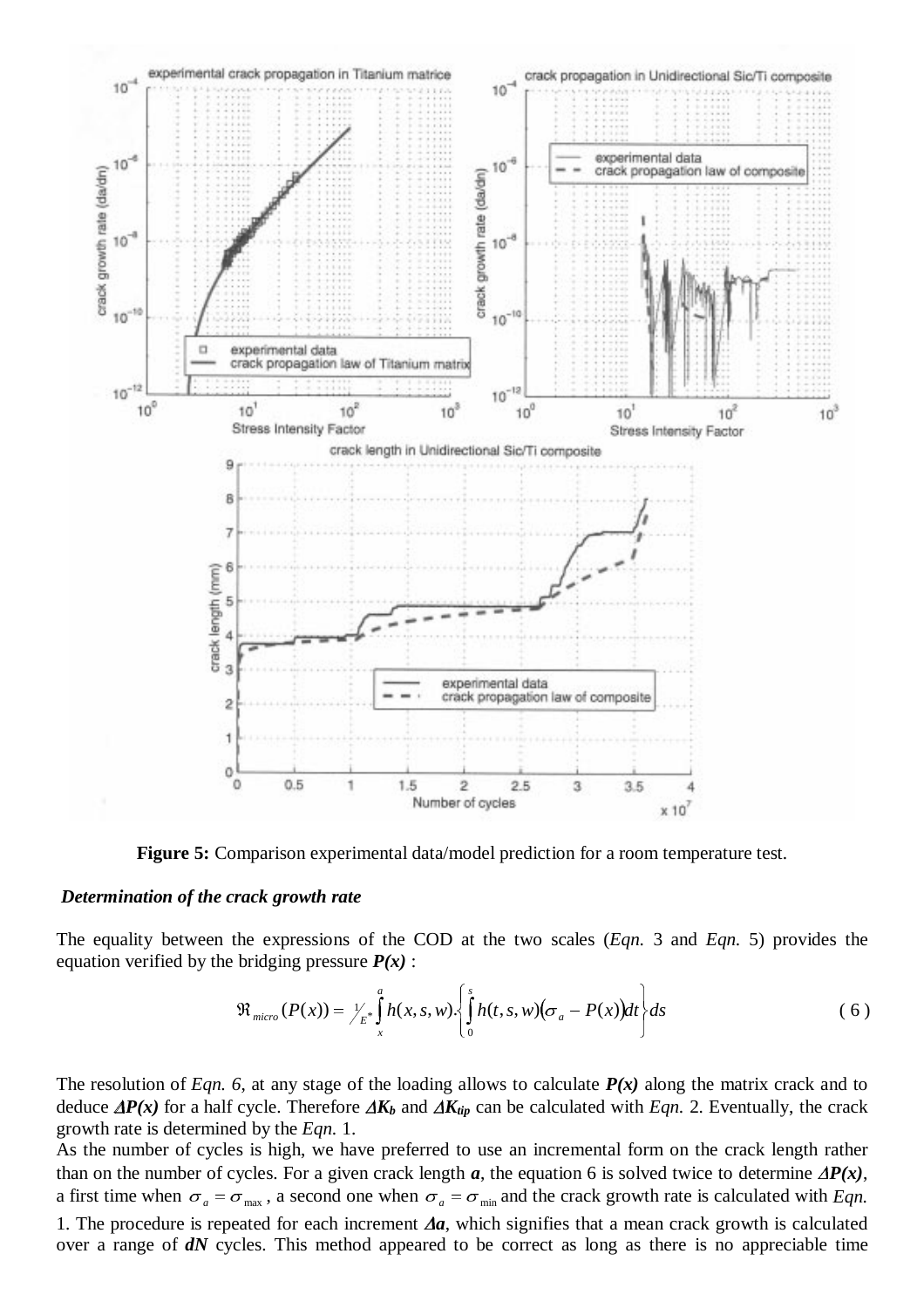#### dependent effects over a period of *dN* on the constituent properties.



**Figure 6:** Comparison experimental data/model prediction for a high temperature test (400<sup>o</sup>C).

## *Model results*

The fitting of the experiment gives an appropriate result. The trend of the crack growth is well described for each part: the initial deceleration, the steady state and the final acceleration. The behaviour of the elementary cell has been obtained from micromechanical tests (pull-out and push-out, Guichet [4]). Furthermore, the material parameters used to describe the propagation law for the titanium matrix are in agreement with the usual values (see table 1).

| Room Temperature                  | $\text{Ks} = 2.4$   $\text{c} = 1 \ 10^{-10}$               | $n = 2.5$ |
|-----------------------------------|-------------------------------------------------------------|-----------|
| High Temperature $(400^{\circ}C)$ | $\text{Ks} = 0$ $\vert \text{c} = 2.5 \; 10^{-10} \; \vert$ | $n = 2.2$ |

| <b>TABLE 1:</b> coefficients of the propagation law for the Titanium Matrix |  |  |  |
|-----------------------------------------------------------------------------|--|--|--|
|-----------------------------------------------------------------------------|--|--|--|